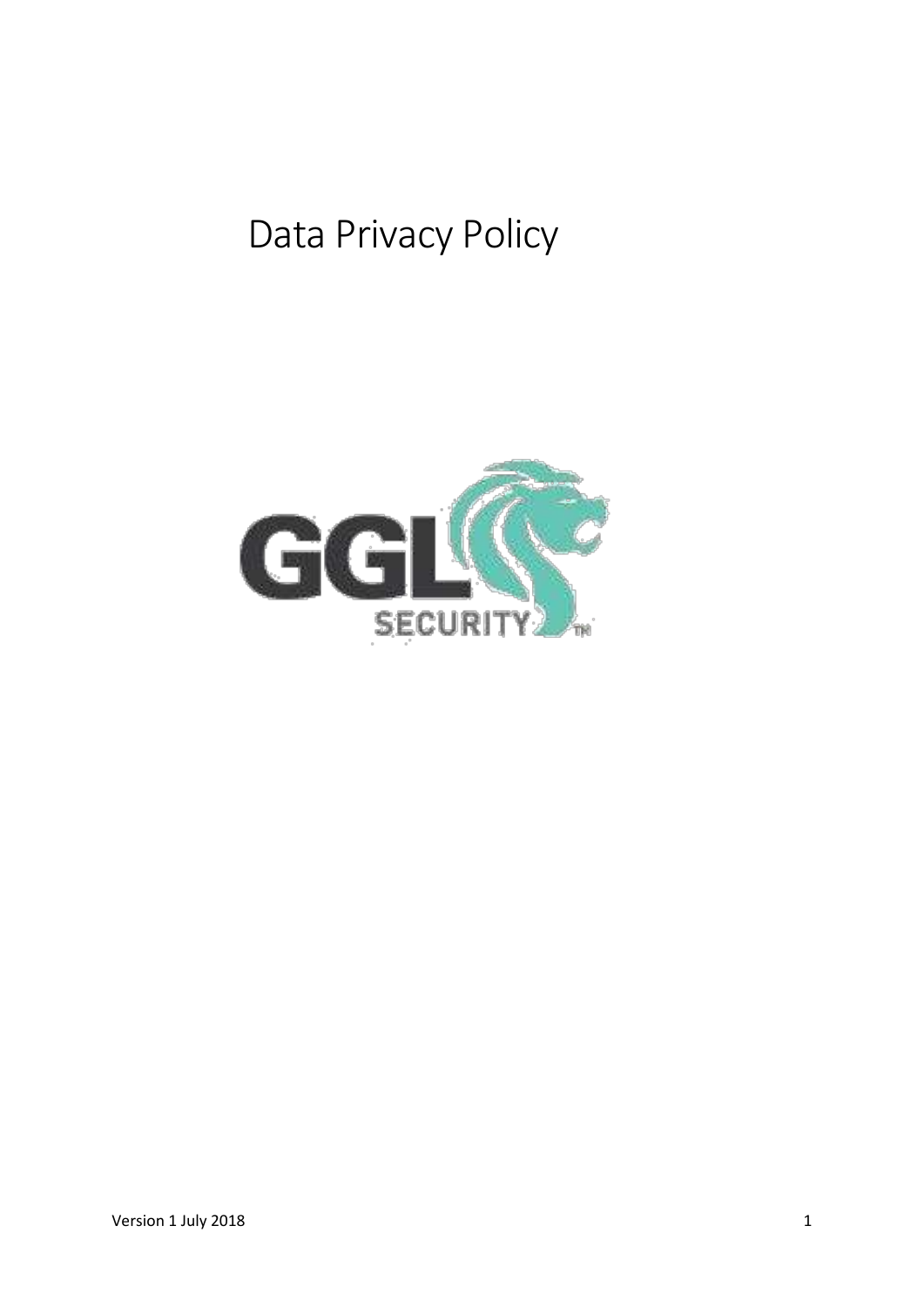

# Contents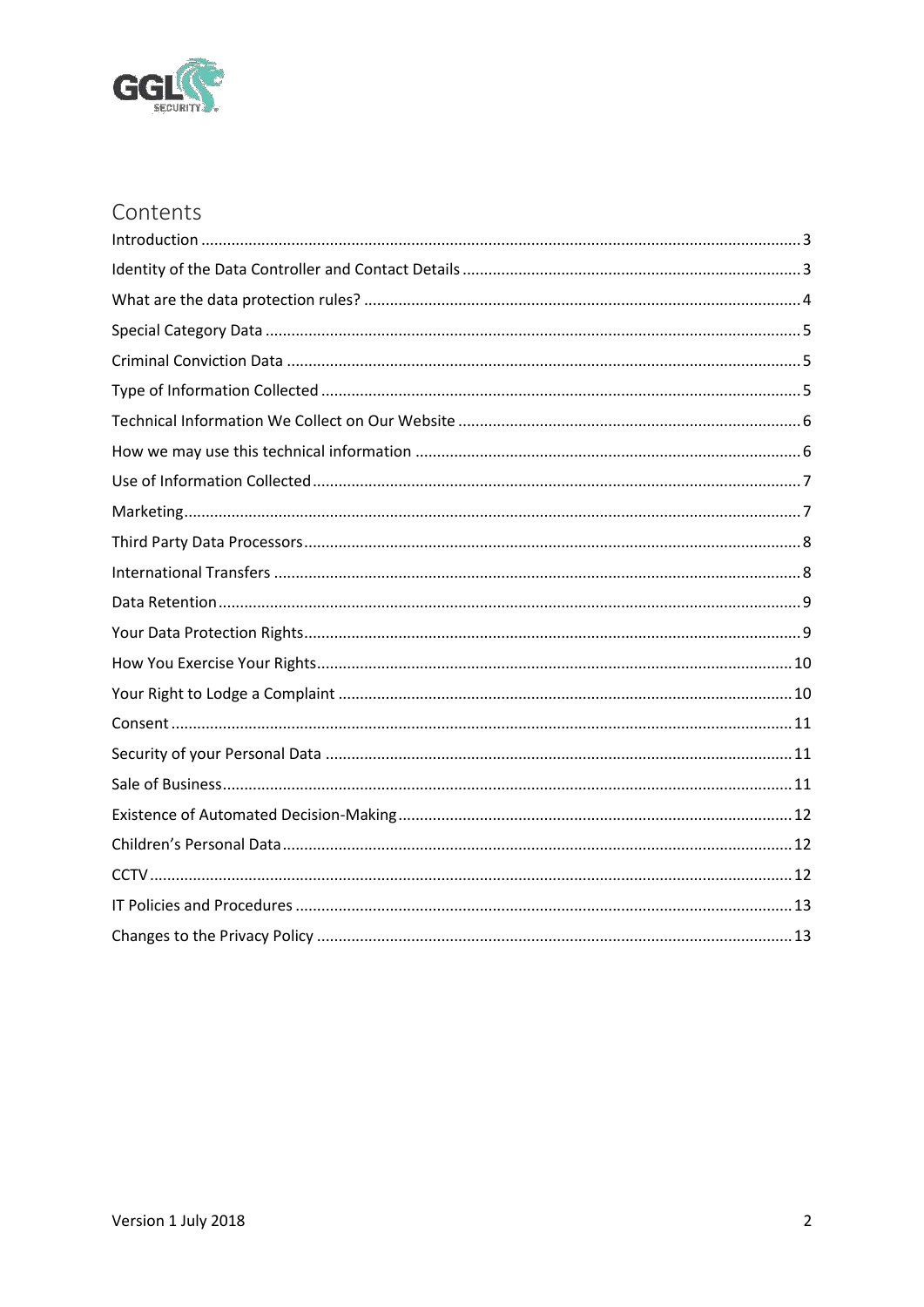

## <span id="page-2-0"></span>Introduction

Thank you for visiting our website ("website" includes any mobile or other applications giving you access to websites).

This Privacy Policy relates to our privacy practices and policies for our website and digital and social media. It sets out what Personal Data we collect and process about you in connection with the services and functions of GGL Security. We will inform you of the following:

- where we obtain the data from,
- what we do with that data,
- how we comply with the data protection rules,
- who we transfer data to and
- how we deal with individuals' rights in relation to their Personal Data.

Any Personal Data is collected and processed in accordance with Irish and EU data protection laws.

All our employees and contractors are required to comply with this Privacy Policy when they process Personal Data on our behalf.

Please note that we may disclose individuals' information to trusted third parties for the purposes set out and explained in this document. We require all third parties to have appropriate technical and operational security measures in place to protect your Personal Data, in line with Irish and EU laws on data protection.

We will not disclose personal information to any third party without your consent or on one of the grounds listed herein, except in incidences where an individual is potentially at risk or where the law requires it.

We are not responsible for the content or the privacy policies for any websites that we provide external links to.

These practices may be changed, but any changes will be posted, and changes will only apply to activities and information on a going forward, not retroactive basis. You are encouraged to review the Privacy Policy periodically to make sure that you understand how any personal information you provide will be used.

We need to demonstrate accountability for our data protection obligations. This means that we must be able to show how we comply with the data protection rules, and that we have in fact complied with the rules. We do this, among other ways, by our written policies and procedures, by building data protection compliance into our systems and business rules, by internally monitoring our data protection compliance and keeping it under review, and by taking action if our employees or contractors fail to follow the rules. We also have certain obligations in relation to keeping records about our data processing.

## <span id="page-2-1"></span>Identity of the Data Controller and Contact Details

Our Data Protection Co-Ordinator can be contacted as follows:-

Telephone: 353 61 319077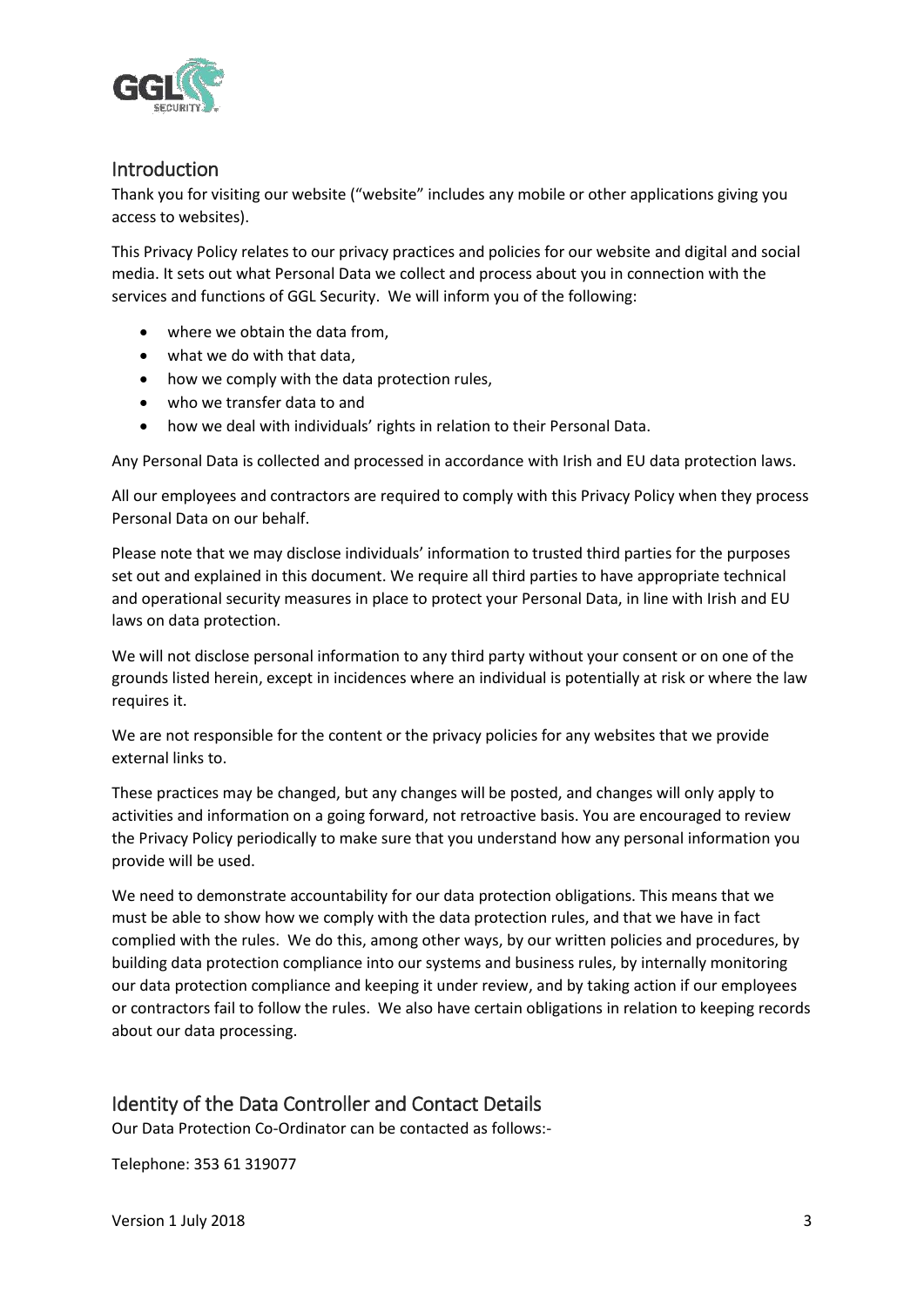

#### Email: info@gglsecurity.com

#### Post: Harbour House

Lock Quay

Limerick

Ireland

Data protection provides rights to individuals with regard to the use of their Personal Data by organisations, including GGL Security. Irish and EU laws on data protection govern all activities we engage in with regard to our collection, storage, handling, disclosure and other uses of Personal Data.

Compliance with the data protection rules is a legal obligation. In addition, our compliance with the data protection rules helps individuals to have confidence in dealing with us and helps us to maintain a positive reputation in relation to how we handle personal information.

The data protection rules that apply to us are currently contained in the Data Protection Acts 1988 and 2003 not repealed, the Data Protection Act 2018, in the ePrivacy Regulations 2011, the EU General Data Protection Regulation (EU Regulation 679/2016) (the "GDPR") and in related legislation (together the "DPAs").

"Data controllers" are the people who or organisations which determine the purposes for which, and the manner in which, any Personal Data is processed, who/which make independent decisions in relation to the Personal Data and/or who/which otherwise control that Personal Data.

For the purposes of the GDPR, GGL Security is the data controller with regard to the Personal Data described in this Privacy Policy.

## <span id="page-3-0"></span>What are the data protection rules?

This Policy aims to ensure compliance with the relevant data protection laws. We aim to comply with the following:

- Lawfulness, fairness and transparency Personal data must be processed lawfully, fairly and in a transparent manner.
- Purpose Limitation. Personal data must be collected for specified, explicit and legitimate purposes and not further processed in a manner that is incompatible with those purposes.
- Data minimisation Personal Data must be adequate, relevant and limited to what is necessary in relation to purposes for which they are processed.
- Accuracy Personal data must be accurate and, where necessary, kept up to date. Inaccurate Personal Data should be corrected or deleted.
- Retention Personal data should be kept in an identifiable format for no longer than is necessary.
- Integrity and confidentiality Personal data should be kept secure.
- Accountability An important change for Data Controllers. Under the GDPR, we must not only comply with the above six general principles but we must be able to demonstrate that we comply by documenting and keeping records of all decisions.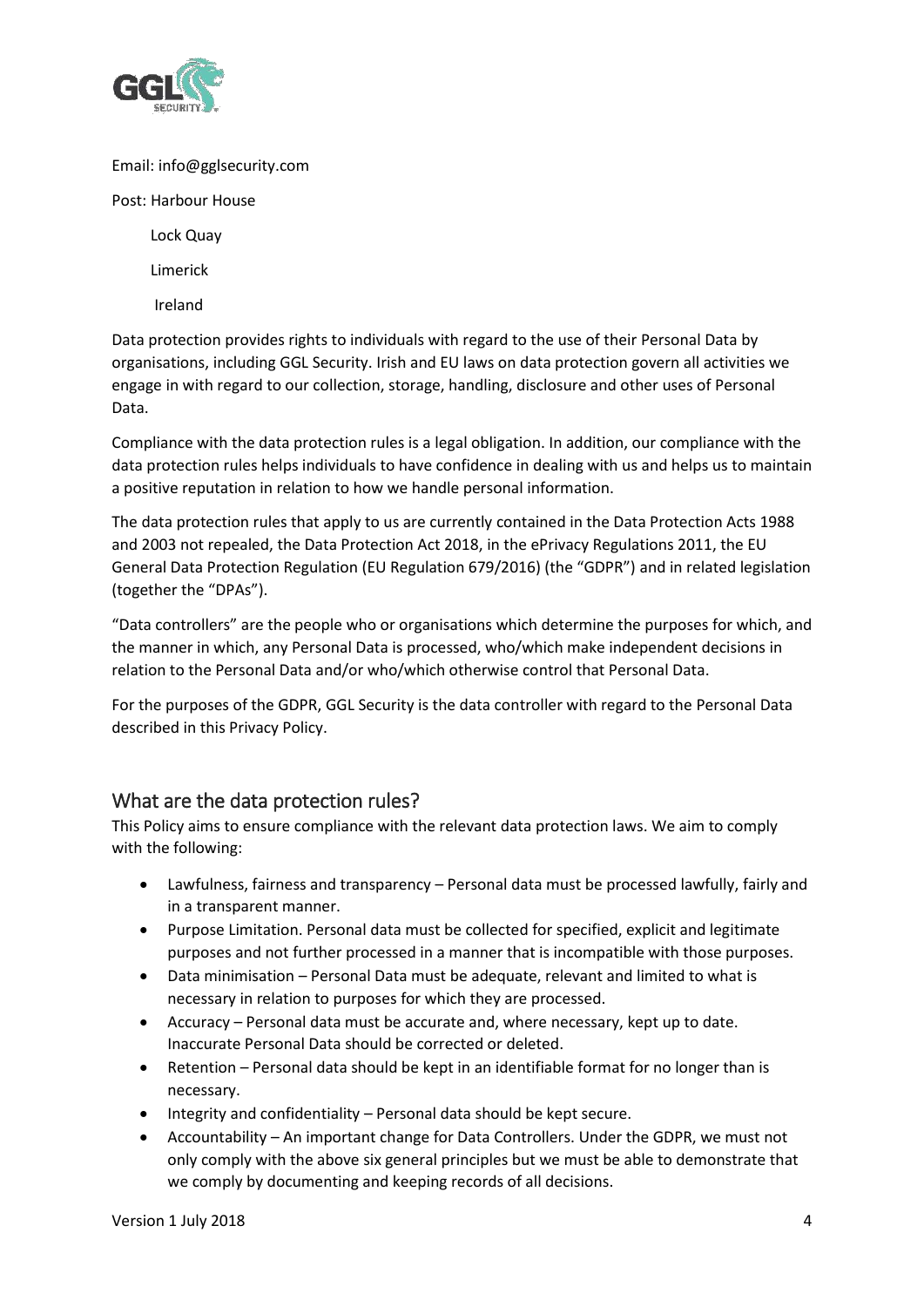

## <span id="page-4-0"></span>Special Category Data

At times we may be required to process special category data. You will be notified of this at the data collection point. We will only process special category data on one of the following grounds:

- Explicit Consent The individual has given their clear and unambiguous explicit consent.
- Legal obligation related to employment The processing is necessary for the purposes of carrying out a legal obligation and exercising specific rights of the organisation or of the individual in the field of employment, social security law or for a collective agreement.
- Vital interests The processing is necessary to protect the vital interests of the individual or of another person where the Data Subject is physically or legally incapable of giving consent.
- Not-for-Profit bodies The processing is carried out in the course of the legitimate activities, with appropriate safeguards by the Not-for-Profit body and on condition that the processing only relates to members or related persons, or to former members of the body, or to persons who have regular contact with it in connection with its purposes and the Personal Data is not disclosed outside that body without consent.
- Public Information the processing relates to Personal Data which is manifestly made public by the individual.
- Legal Claims The processing is necessary for the establishment, exercise or defence of legal claims or whenever courts are acting in their judicial capacity.
- Substantial public interest The processing is necessary for reasons of substantial public interest.
- Healthcare The processing is necessary for the purposes of preventive or occupational medicine, (i.e., healthcare purposes), for the assessment of the working capacity of the employee, medical diagnosis, the provision of health or social care or treatment or the management of health or social care systems and services on the basis of EU or Irish law, or pursuant to contract with a health professional and is subject to suitable safeguards.
- Public Heath- The processing is necessary for reasons of public interest purposes and is subject to suitable safeguards.
- Archiving The processing is necessary for archiving scientific or historical research purposes or statistical purposes and based on EU or Irish law.

## <span id="page-4-1"></span>Criminal Conviction Data

Criminal conviction data is collected by the Private Security Authority and is processed by them for suitability criteria in granting a Licence to a Data Subject.

## <span id="page-4-2"></span>Type of Information Collected

We collect two types of information:

"Personal data" means any information relating to and identified or identifiable natural person. We will collect this from you when you:

- enquire about a service or product
- order products and services from us
- seek assistance and support, for example, by emailing us or completing an online contact form
- apply for a job
- accept a job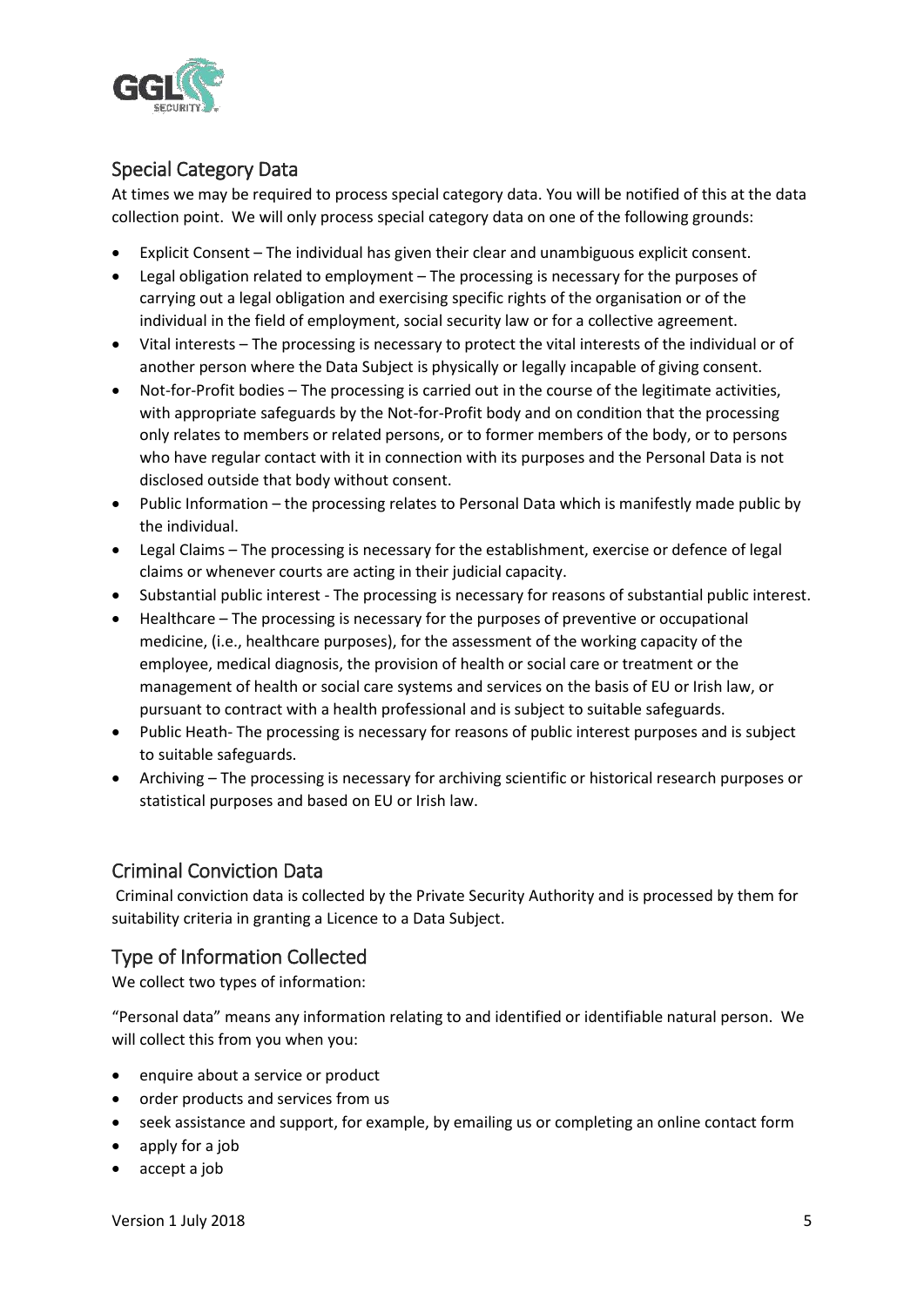

- visit our website (this will depend on cookies and tracking)
- or otherwise give us personal information via any of our digital platforms.

We hold personal data about you, including:

- your personal details including your name, address, email address, phone numbers,copy of driving licence,PPS Number,Next of Kin contact details.
- Information about your location based on I.P. Address when you access the Site

## <span id="page-5-0"></span>Technical Information We Collect on Our Website

"Non-Personal Data". Like most websites, we gather statistical and other analytical information collected on an aggregate basis of all visitors to our website. This non-Personal Data comprises information that cannot be used to identify or contact you. We will collect this from you when you visit our website and accept cookies. This information includes standard information from you (such as browser type and browser language), your Internet Protocol ("IP") address, and the actions you take on our website (such as the web pages viewed and links clicked). Our use of cookies to process information is explained within this policy.

This site uses cookies to enable us to improve our service to you and to provide certain features that you may find useful.

Cookies are small text files that are transferred to your computer's hard drive through your web browser to enable us to recognise your browser and help us to track visitors to our site. A cookie contains your contact information and information to allow us to identify your computer when you travel around our site for the purpose of helping you accomplish your contact with us or purchase. Most web browsers automatically accept cookies, but, if you wish, you can set your browser to prevent it from accepting cookies. The "help" portion of the toolbar on most browsers will tell you how to prevent your browser from accepting new cookies, how to have the browser notify you when you receive a new cookie, or how to disable cookies altogether. The cookies we use do not detect any information stored on your computers.

We use cookies to monitor customer traffic patterns and site usage to help us develop the design and layout of the websites. This software does not enable us to capture any personal information.

Certain information in relation to web usage is revealed via our internet service provider who records some of the following data. The information we receive depends upon what you do when visiting our site:

- The logical address of the server you are using.
- The date and time you access our site.
- The pages you have accessed and the documents downloaded.
- The previous Internet address from which you linked directly to our site.
- Some of the search criteria you are using

<span id="page-5-1"></span>How we may use this technical information Aggregate cookie and tracking information may be shared with third parties.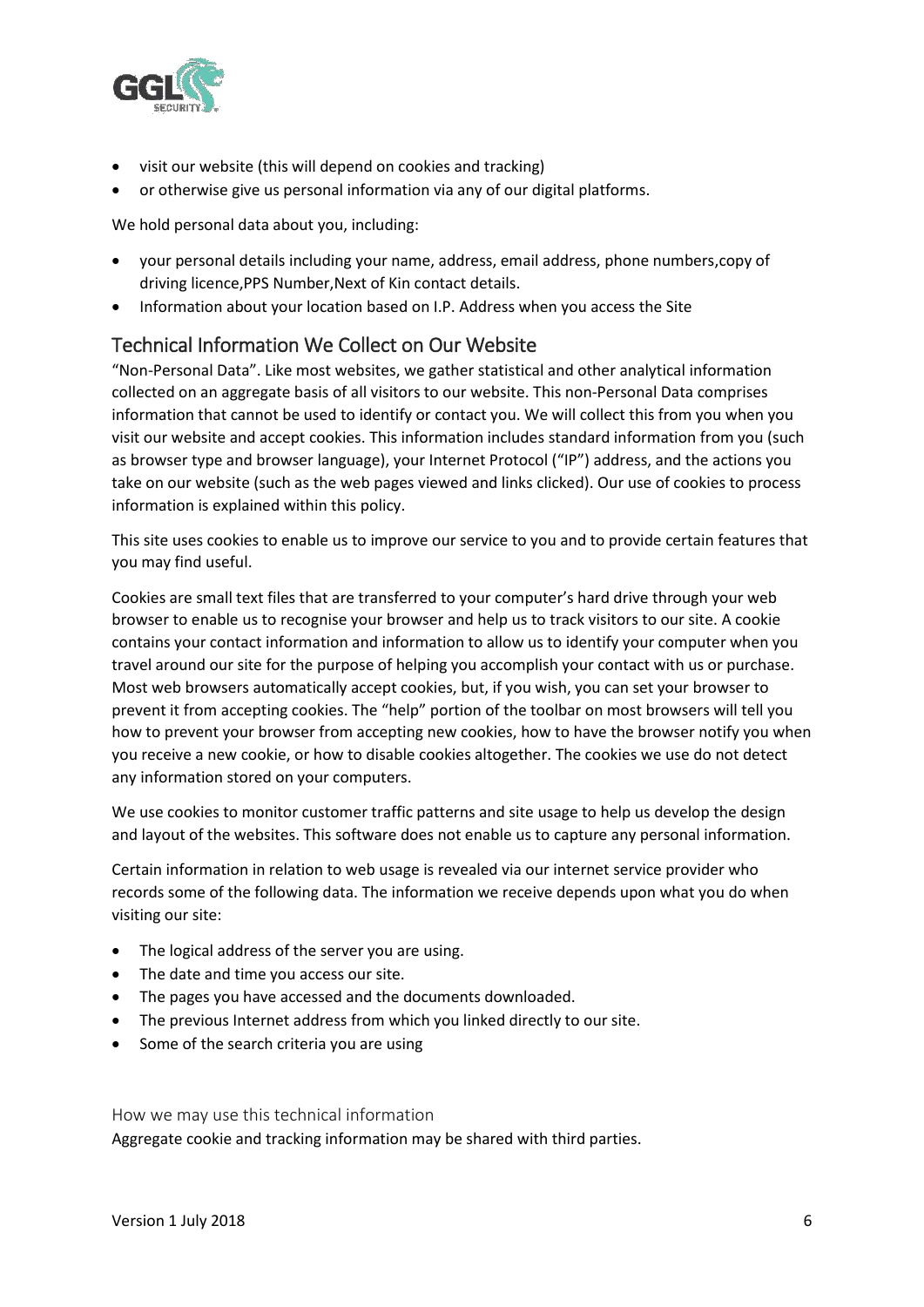

The technical information is used to allow us improve the information we are supplying to our users, to find out how many people are visiting our sites and for statistical purposes.

Some of the above information is used to create summary statistics which allow us to assess the number of visitors to the different sections of our site, discover what information is most and least used, inform us on future design and layout specifications, and help us make our site more user friendly.

We will make no attempt to identify individual visitors, or to associate the technical details listed above with any individual. We will only use the technical information for statistical and other administrative purposes. You should note that technical details, which we cannot associate with any identifiable individual, are not "Personal Data" within the meaning of the GDPR.

## <span id="page-6-0"></span>Use of Information Collected

We collect and use your information for the following purposes:

- To deliver service to you as a client. This data processing is necessary to fulfil the contract between us and you as the customer.
- To perform the services requested, for example, if you fill out the "Get in Touch" Web form, we will use the information provided to contact you about your request. This data processing is necessary to provide or fulfil a service requested by or for you.
- To perform marketing purposes, for example, we may use information you provide to contact you to further discuss your interest in the service and to send you information regarding the organisation such as our products or services. This data processing for marketing purposes is a legitimate business interest.
- To operate and improve our Website, for example, we may analyze and process information for the purpose of improving the customer experience. Information collected may include your browser type and language, or the city or region or country from which you accessed the Website, as well as the ways you interact with the Website, such as pages visited, time spent on pages, the number of clicks and the domain names. We may use third-party analytic providers and technologies, including cookies and similar tools, to assist. We process this information given our legitimate business interest to improve the Website and our customer's experience with it.
- For payment purposes, for example, to collect payment from you where applicable. This data processing is necessary to provide or fulfil a service requested by or for you.

## <span id="page-6-1"></span>Marketing

We strive to provide you with choices regarding certain Personal Data uses, particularly around marketing and advertising. At the point at which you provide us with your Personal Data you will be asked whether you wish to receive any marketing communications from us.

We may use your Personal Data to form a view on what we think you may want or need, or what may be of interest to you. This is how we decide which products, services and offers may be relevant for you (we call this marketing).

We will not share your Personal Data with any third party for marketing purposes.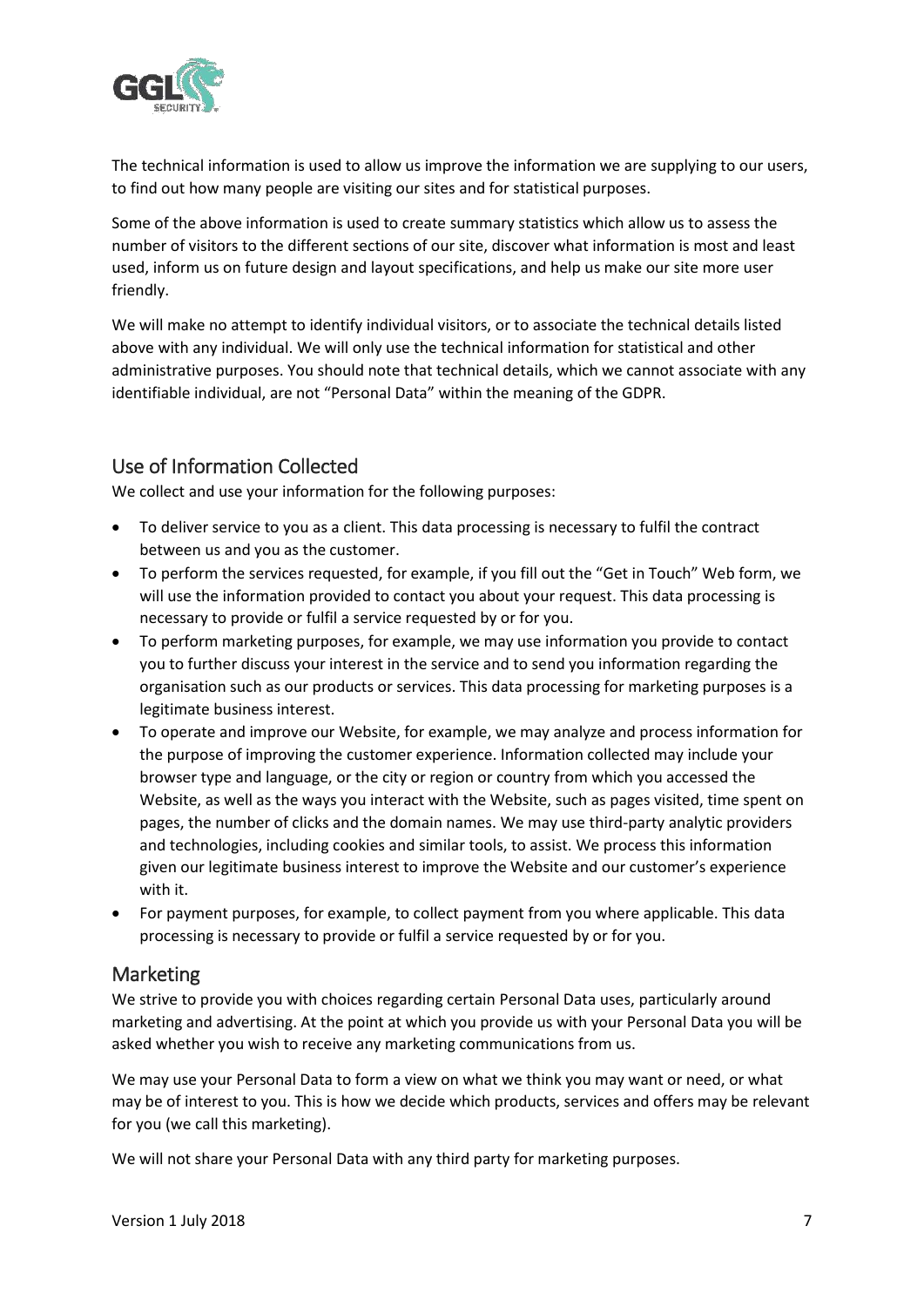

You may object to direct marketing by using the contact details herein to opt-out.

## <span id="page-7-0"></span>Third Party Data Processors

We may use trusted third parties as data processors. We require all third parties to have appropriate technical and operational security measures in place to protect your Personal Data, in line with Irish and EU laws on data protection. Any such organisation or individual will have access to personal information needed to perform these functions but may not use it for any other purpose.

Specifically, we need to have written agreements in place with all of our data processors and, before we sign each agreement, we need to have vetted and be satisfied with the processor's data security. The agreements also need to contain specific clauses that deal with data protection.

We use the following categories of data processors in the course of our business:

- Cloud web hosting services with providers to do analytics, forms and scheduling.
- Business administration services that do document management, accounting and document verification.
- Payment service providers including the bank and payment processors.
- Location and CCTV monitoring tools
- Video and voice recording tools
- Social Media platforms

These categories may be updated from time to time and for an updated list of categories of data processors you should check this Privacy Policy periodically.

We may pass on your details if we are under a duty to disclose or share a Data Subject's Personal Data in order to comply with any legal obligation, or in order to enforce or apply any contract with the Data Subject or other agreements; or to protect our rights, property, or safety of our employees, customers, or others. This includes reporting information about incidents (as appropriate) to the law enforcement authorities and responding to any requirements from law enforcement authorities to provide information and/or Personal Data to them for the purposes of them detecting, investigating and/or prosecuting offences or in connection with crime sentencing.

Other than the above, we will not disclose personal information to any third party without your consent except in incidences where an individual is potentially at risk or where the law requires it.

#### <span id="page-7-1"></span>International Transfers

When we transfer your Personal Data out of the EEA, we ensure an adequate degree of protection is afforded to it by ensuring at least one of the following safeguards is implemented:

- We will only transfer your Personal Data to countries that have been deemed to provide an adequate level of protection for Personal Data by the European Commission.
- Where we use certain service providers, we may use specific contracts approved by the European Commission which give Personal Data the same protection it has in Europe.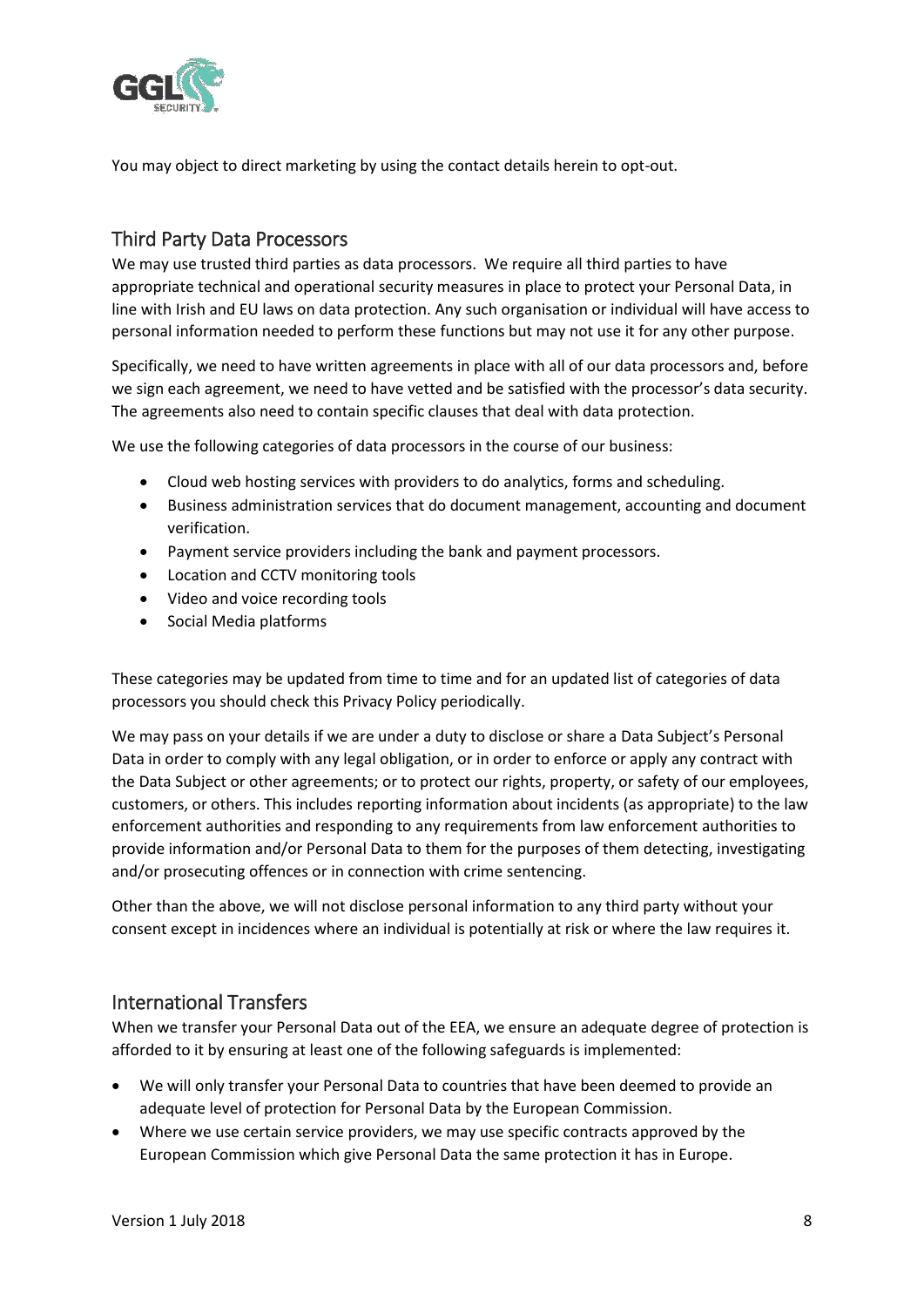

• Where we use providers based in the US, we may transfer data to them if they are part of the Privacy Shield which requires them to provide similar protection to Personal Data shared between the Europe and the US.

Please contact us if you want further information on the specific mechanism used by us when transferring your Personal Data out of the EEA.

## <span id="page-8-0"></span>Data Retention

We have a documented data retention schedule. We will only retain your Personal Data for as long as necessary to fulfil the purposes we collected it for and for up to seven (7) years afterwards or otherwise permitted by applicable laws. We may also retain your information during the period of time needed to complete our legitimate business operations, including for the purposes of satisfying any legal, accounting, or reporting requirements.

To determine the appropriate retention period for Personal Data, we consider the amount, nature, and sensitivity of the Personal Data, the potential risk of harm from unauthorised use or disclosure of your Personal Data, the purposes for which we process your Personal Data and whether we can achieve those purposes through other means, and the applicable legal requirements.

### <span id="page-8-1"></span>Your Data Protection Rights

Under certain circumstances, by law you have the right to:

- Request information about whether we hold personal information about you, and, if so, what that information is and why we are holding/using it.
- Request access to your personal information (commonly known as a "Data Subject access request"). This enables you to receive a copy of the personal information we hold about you and to check that we are lawfully processing it.
- Request correction of the personal information that we hold about you. This enables you to have any incomplete or inaccurate information we hold about you corrected.
- Request erasure of your personal information. This enables you to ask us to delete or remove personal information where there is no good reason for us continuing to process it. You also have the right to ask us to delete or remove your personal information where you have exercised your right to object to processing (see below).
- Object to processing of your personal information where we are relying on a legitimate interest (or those of a third party) and there is something about your particular situation which makes you want to object to processing on this ground. You also have the right to object where we are processing your personal information for direct marketing purposes.
- Object to automated decision-making including profiling, that is not to be subject of any automated decision-making by us using your personal information or profiling of you.
- Request the restriction of processing of your personal information. This enables you to ask us to suspend the processing of personal information about you, for example if you want us to establish its accuracy or the reason for processing it.
- Request transfer of your personal information in an electronic and structured form to you or to another party (commonly known as a right to "data portability"). This enables you to take your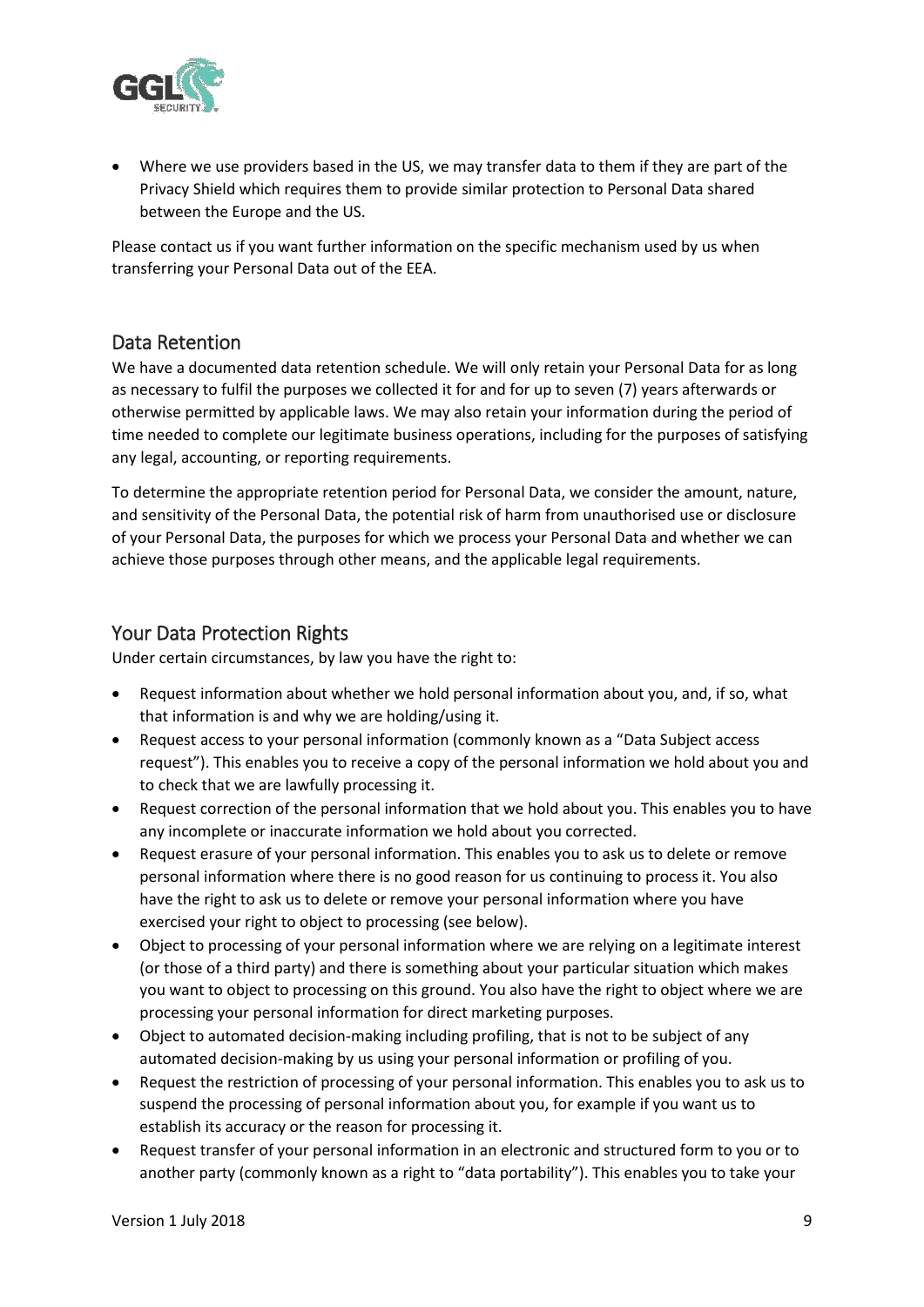

data from us in an electronically useable format and to be able to transfer your data to another party in an electronically useable format.

## <span id="page-9-0"></span>How You Exercise Your Rights

We have appointed a Data Protection Co-Ordinator to monitor compliance with our data protection obligations and with this policy and our related policies. If you have any questions about this policy or about our data protection compliance, please contact the Data Protection Co-Ordinator.

Data subjects must make a formal request for Personal Data we hold about them or otherwise to exercise their data protections rights whether to make an access request or otherwise by contacting our Data Protection Co-Ordinator who will respond to the request within 30 days.

We are obliged to comply with exceptions to your requests where laid out in law. Such exceptions relate to health data, disclosures that would be likely to cause serious harm to your physical or mental health or emotional condition and opinions given in confidence.

Our Data Protection Co-Ordinator can be contacted as follows:-

via email at *info@gglsecurity.com* via post at *Harbour House Lock Quay Limerick Ireland*

## <span id="page-9-1"></span>Your Right to Lodge a Complaint

You as the Data Subject have the right to complain at any time to a data protection supervisory authority in relation to any issues related to our processing of your Personal Data. As our organisation is located in Ireland and we conduct our data processing here, we are regulated for data protection purposes by the Irish Data Protection Commissioner.

You can contact the Data Protection Commissioner as follows:

Use their website www.dataprotection.ie

Phone: +353 57 8684800 or +353 (0)761 104 800

Email: info@dataprotection.ie

Address: Data Protection Office – Canal House, Station Road, Portarlington, Co. Laois, R32 AP23. Or 21 Fitzwilliam Square Dublin 2. D02 RD28 Ireland.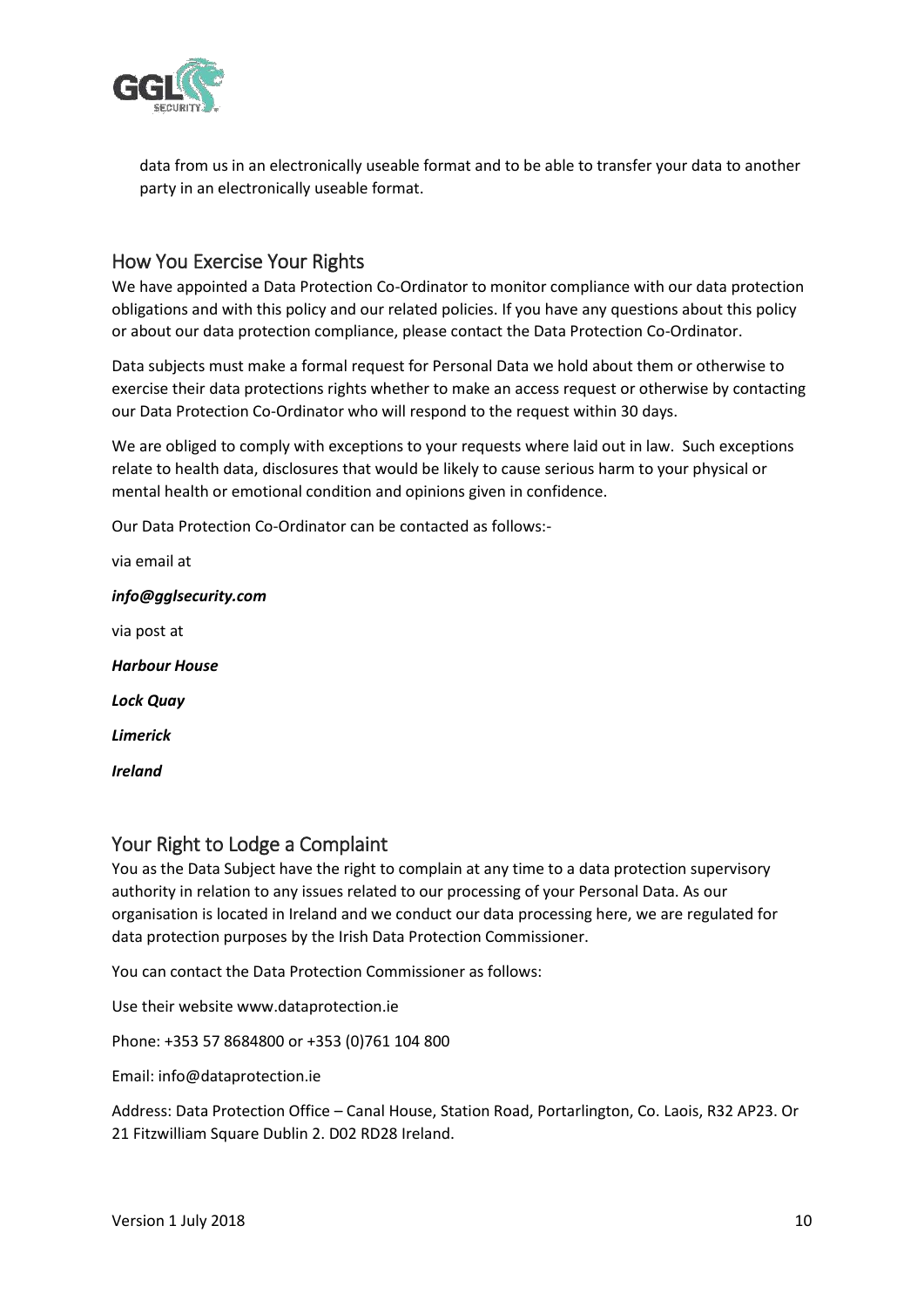

## <span id="page-10-0"></span>Consent

By consenting, where this is the appropriate grounds, to our processing your Personal Data in line with this Privacy Policy you are giving us permission to process your Personal Data specifically for the purposes identified.

You may withdraw consent at any time by providing an unambiguous indication of your wishes by which you, by a statement or by a clear affirmative action, signify withdrawal of consent to the processing of Personal Data relating to you. If you have any queries relating to withdrawing your consent, please contact our Data Protection Co-Ordinator using the contact details set out below.

Withdrawal of consent shall be without effect to the lawfulness of processing based on consent before its withdrawal.

## <span id="page-10-1"></span>Security of your Personal Data

We take appropriate security measures against unlawful or unauthorised processing of Personal Data, and against the accidental loss of, or damage to, Personal Data.

We have put in place procedures and technologies to maintain the security of all Personal Data from the point of collection to the point of destruction. Personal data will only be transferred to a data processor if they agree to comply with those procedures and policies, or if they put in place adequate measures himself. In addition, we have appropriate written agreements in place with all of our data processors.

We maintain data security by protecting the confidentiality, integrity and availability of the Personal Data, defined as follows:

- Confidentiality means that only people who are authorised to use the data can access it.
- Integrity means that Personal Data should be accurate and suitable for the purpose for which it is processed.
- Availability means that authorised users should be able to access the data if they need it for authorised purposes.

We follow strict security procedures in the storage and disclosure of your Personal Data, and to protect it against accidental loss, destruction or damage. We use third party vendors and hosting partners to provide the necessary hardware, software networking, storage, and related technology required to run. The data you provide to us is protected using modern encryption, intrusion prevention, and account access techniques.

## <span id="page-10-2"></span>Sale of Business

Situations may arise where it is necessary to transfer information (including your Personal Data) to a third party in the event of a sale, merger, liquidation, receivership or transfer of all or substantially all of the assets of our organisation provided that the third party agrees to adhere to the terms of the Privacy Policy and provided that the third party only uses your Personal Data for the purposes that you provided it to us. The Personal Data transferred will be limited to that which is absolutely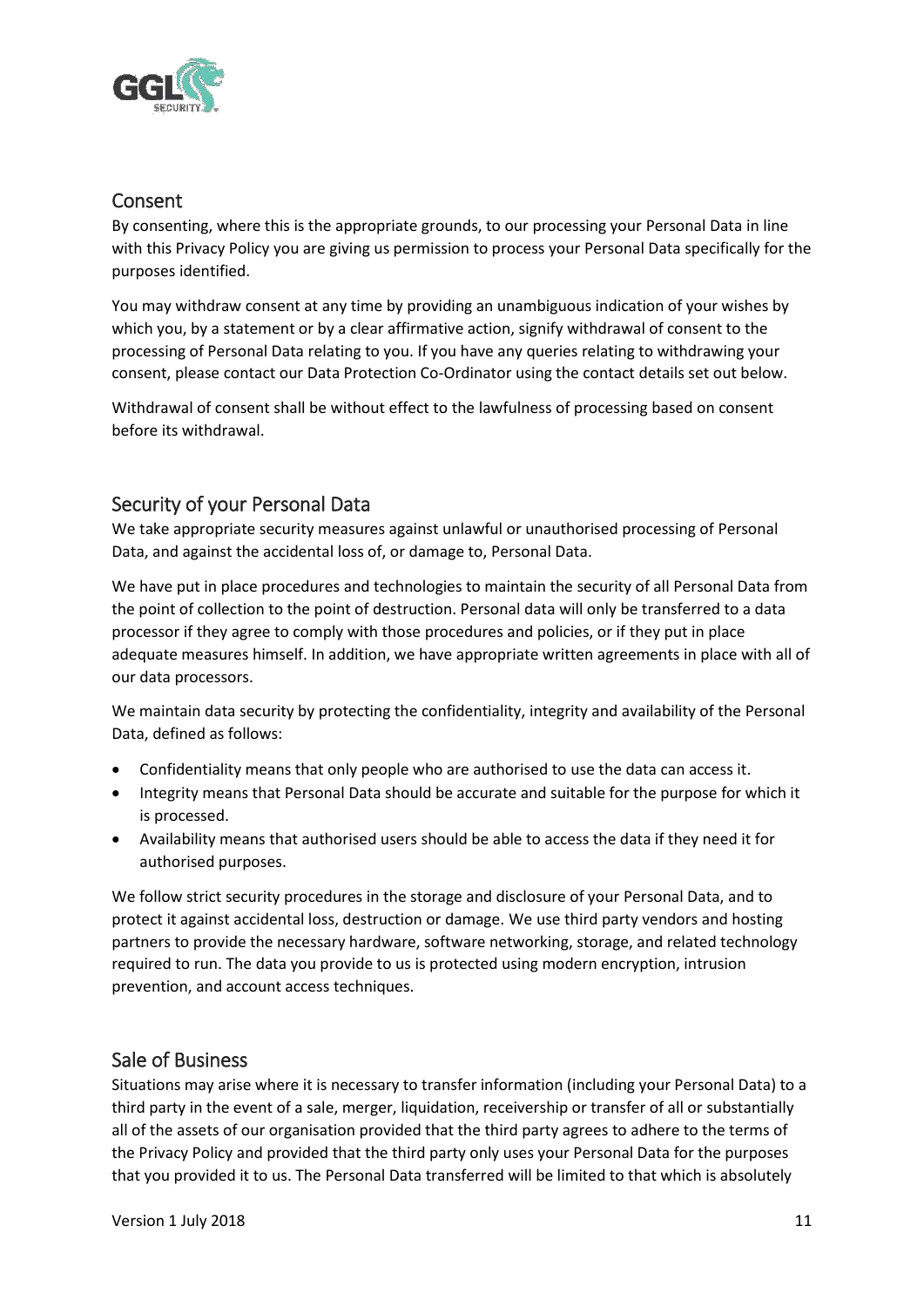

necessary. You will be notified in the event of any such transfer and you will be afforded an opportunity to opt-out.

## <span id="page-11-0"></span>Existence of Automated Decision-Making

Automated Decision Making refers to a decision which is taken solely on the basis of automated processing of your personal data. This means processing using, for example, software code or an algorithm, which does not require human intervention.

As Profiling uses automated processing, it is sometimes connected with automated decision making. Not all profiling results in automated decision making, but it can do.

This website contains an automated decision-making mechanism, which is used to determine user location. You have the right to object to the use of your Personal Data. Please submit your request through the contact details on this website in writing.

We will not process Personal Data involving automated decision making, unless if necessary for the performance of a contract (e.g. avoid fraudulent payment) or subject to your explicit consent, to better serve your needs in accordance with your preferences. Please note that in such case, you will be informed through layered notices on the conditions of processing of your Personal Data, the profile built, how the profile is used, the logic involved. You will be requested to explicitly consent to such profiling if it is not necessary for the performance of a contract.

We regularly check the automated tools used to ensure that the profiling is done fairly. Specific measures such as data minimization are implemented when creating profiles. You are invited to express your point of view through the right of access described above. You can also contest the result of the automated decision by sending an email to the contact details provided in this Policy.

## <span id="page-11-1"></span>Children's Personal Data

If you would like to make use of our services and you are not yet 18 years old, we require that an adult is present when you register. Where consent is required to process your Personal Data as a child, we will obtain that consent from the adult who is authorised to give the consent on your behalf.

You must be at least 18 years old to create an account and engage in activities and transactions on our digital and social media. By creating an account or engaging in activities or transactions on our digital and social media, you affirm that you are at least 18 years old and are fully able to enter into and comply with our regular Terms of Use and this Privacy. If we are notified or learn that a child has submitted Personal Data to us through our digital or social media, we will delete such Personal Data.

## <span id="page-11-2"></span>**CCTV**

GGL Security use CCTV to control the perimeter of our building for security purposes affecting property belonging to the company and its clients.The system is intended to capture images of intruders or of individuals damaging property or removing goods without authorisation and to increase the safety of Staff, customers and visitors.The images are stored on a secure DVR and are